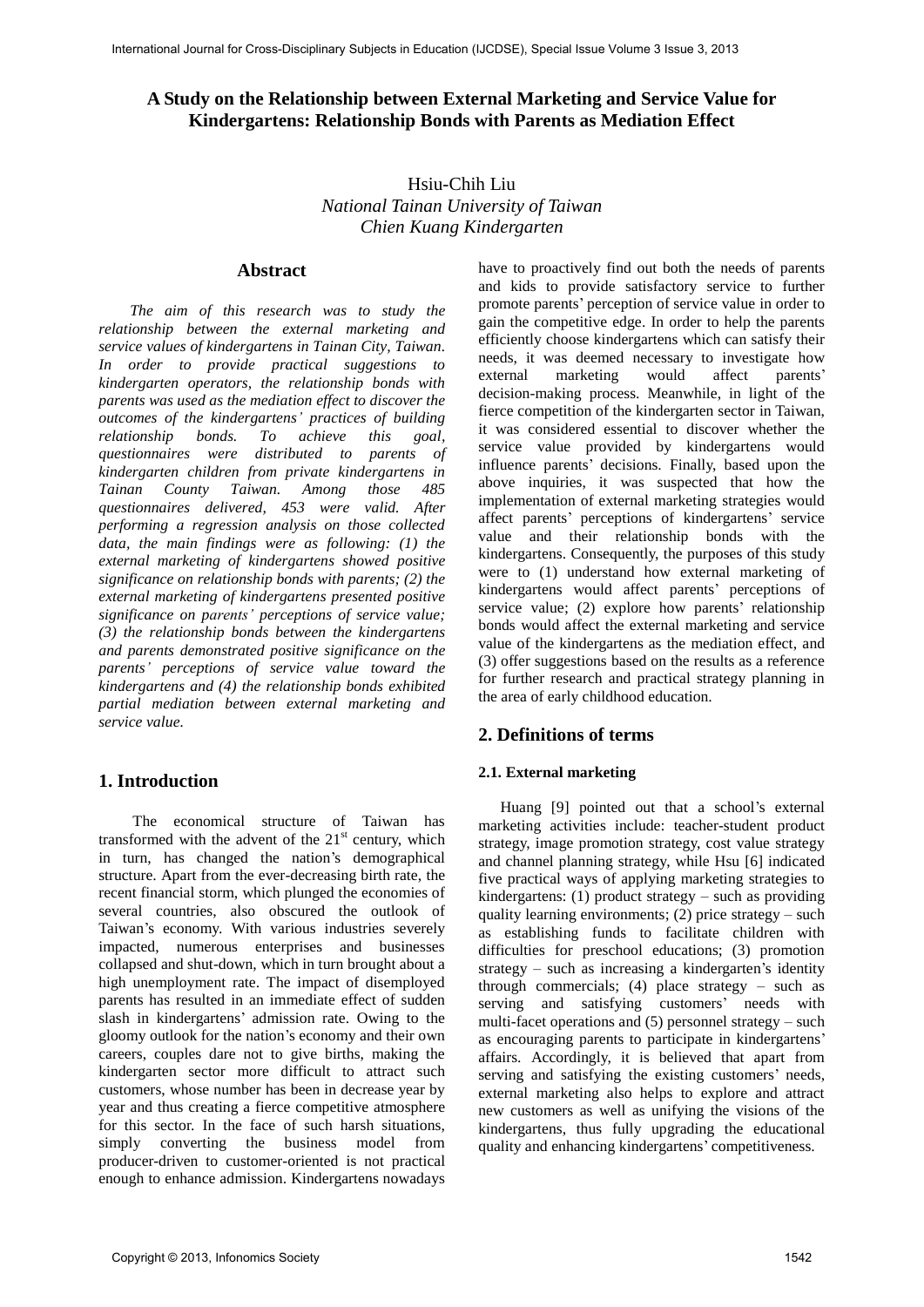### **2.2. Relationship bonds**

According to Turner [15], bonds refer to the economical, psychological or physical dependencies among the connections established through associating and interacting, and the exchange of relations would bring the members closer to each other. Han [5] and Wilson [16] also concluded that structural and social bonds would intensify the interactions among correlative members. Various studies also confirmed the interactive effects of functional bonds [13], [17], [20], [10]. According to Wilson [16], social bonding refers to "the degree of mutual personal friendship and liking shared by the buyer and seller", while Smith [13] defined structural bonds as restraining connections concerning structure, managerial arrangement/regulation and institutionalization. Turner [15] indicates that functional bonds are economic, strategic and technical benefits derived from the exchange of relationships; such bonds are created through product-or service-related benefits. Yu, Liu & Huang's study implied that as long as the relationship-exchanging members can produce substantial economical or other forms of benefits through the existing relationship, there is a functional bond between them [17]. Thus, this study attempted to use the social, structural and functional bonds as the measuring dimensions for relationship bonds to explore the related factors.

#### **2.3. Service value**

Thaler [14] suggested that service value consists of acquisition utility and transaction utility, while the former comes from the comparison between customers' perceived benefits and actual monetary loss and the latter derives from customers' comparison between assumed referential monetary loss and actual monetary loss. A company's image and staff's devotion to work would affect customers' perceptions of service value. Great service value helps produce higher customer satisfaction while great customer satisfaction is the key to excellent service value [2]. Service quality, service value and customer satisfaction had been critical to customer behavior [3].

# **3. Research hypotheses**

As service industry keeps developing, it is conceived that among those predicting factors influencing consumer behavior, the establishment and improvement of service value should not be overlooked by enterprises. When facing significant loss of student population, remote schools have needed to communicate their features and operational philosophy to parents and the society to retain local students for sustainability and even attracting more students [9]. Accordingly, the study proposed hypothesis one (H1): the external marketing of kindergartens would have positive significance on the relationship bonds with parents.

According to Zeithaml [19], customers may not have chosen the best quality product or service because when choosing the product(s) or services of higher quality, he/she may not have perceived the benefits differentiated from those of inferior products/services due to information asymmetry or lack of sufficient money. Thus, it is highly suspected that whether the external marketing would affect customers' perceptions of service value, and therefore deciding their purchasing will. Therefore, the second hypothesis (H2) of this study was: kindergartens' external marketing would have positive significance on parents' perceptions towards service value.

 Kotler [12] expanded the marketing concept into NGO, and noted as long as an exchange relation exists between an organization and those who accept its services or services from its supporters/sponsors, it can boost its service results through marketing concepts and skills. The operation of businesses is a process of satisfying customers rather than producing products. Thus, marketers cannot redeem themselves as producers but as organizations which create values and satisfy customers' needs so as to make their organizations sustainable and stay competitive [8]. This study thus attempted to discover whether the close connection between parents and the kindergartens will affect parents' perceptions of service value and hence proposed hypothesis three (H3): the relationship bonds between kindergartens and parents would have positive significance on the perception of service value.

 This study tried to use relationship bonds as mediation to investigate the correlation between external marketing of the kindergartens and service value. Combining the above mentioned hypotheses, the relations of "external marketing, relationship bonds, service value" were to be explored to discover whether relationship bonds have any mediation effect between external marketing and service value to further examine whether the relationship between external marketing and service value has the mediation influence on the relationship bonds for both sides. Thus, the forth hypothesis (H4) of this study was: relationship bonds would have significant mediation effect on external marketing and service value.

## **4. Methodology**

#### **4.1. Research sample**

Among the 453 valid samples returned, mothers represented the highest proportion (67.2%) of child carers, implying that of those families surveyed, fathers are mainly responsible for the living of the family, thus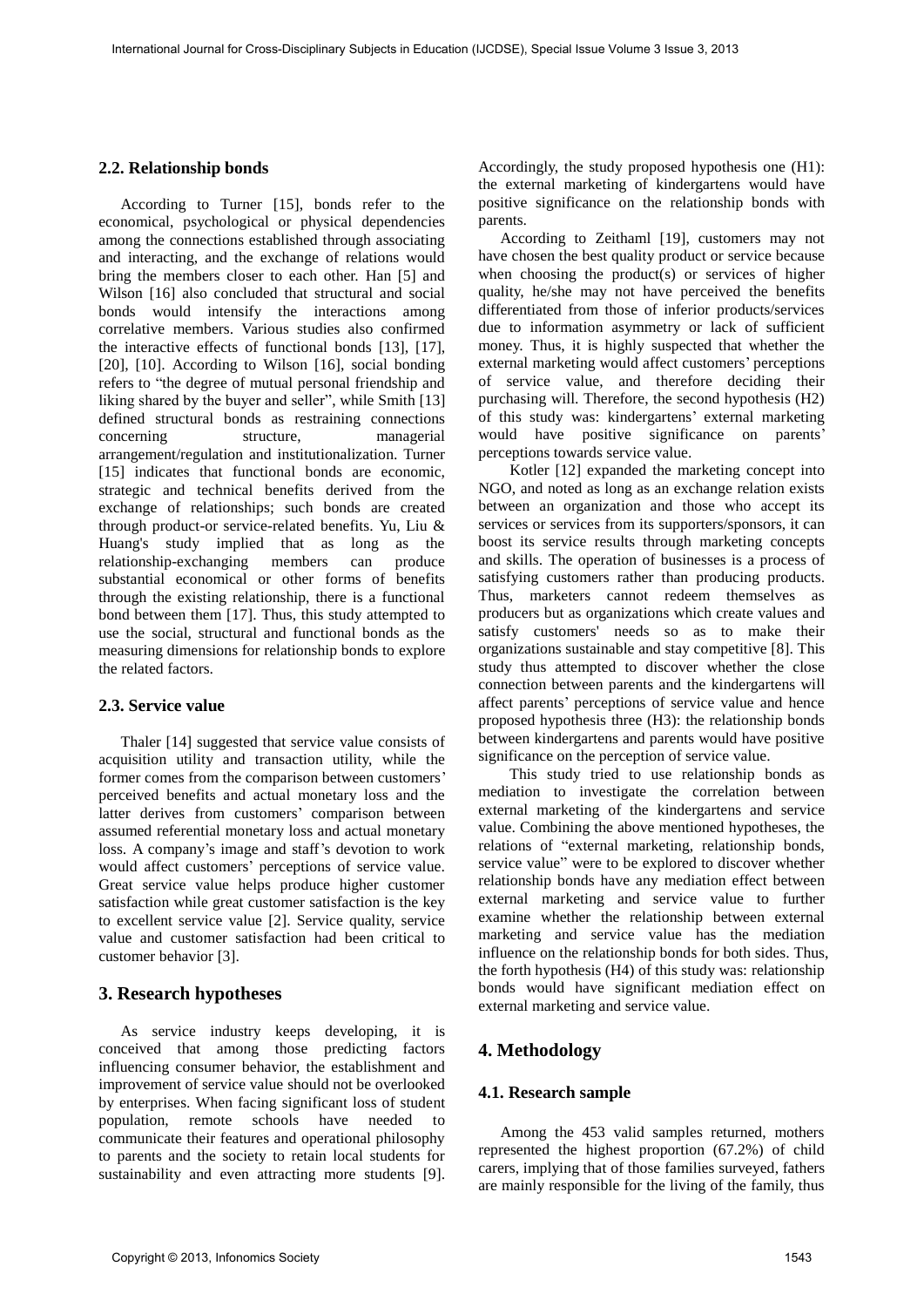resulting in a higher proportion for mothers to interact or communicate with kindergarten teachers. The parents' ages are mainly 30 to less than 35 years old (36.1%), suggesting that most parents of such age range have kids qualified for kindergarten admission. The educational backgrounds of the parents are mainly senior high school/vocational school (36.5%), implying that both fathers and mothers of such educational backgrounds may start working at the same time, thus having to send their kids to kindergartens for care and education and this figure also indicated that this group represented the greatest need of sending kids to kindergartens. A great proportion of the surveyed parents have been working in the service sector (28.4%); this might result from the long working hours of such sector and therefore creating a higher need for kindergarten caring. The years of studying of the children were mostly 2 years to less than 3 years (28.5%), suggesting huge demands for the preschool market from the parents. This may be due to the trend of double income family. Lastly, most kids were studying in the Middle Class (36.0%), indicating that most parents might think that kids approaching the Middle Class age need to go to the kindergarten. The backgrounds of the subjects were summarized in Table 1:

| Variables        | <b>Categories</b>     | Percent |  |  |  |
|------------------|-----------------------|---------|--|--|--|
|                  |                       | -ages   |  |  |  |
| Child            | Father                | 27.8%   |  |  |  |
| Carer            | Mother                | 67.2%   |  |  |  |
|                  | Relative(s)           | 5.0%    |  |  |  |
| Age              | Under 25 years old    | 1.8%    |  |  |  |
|                  | 25-less than<br>30    | 13.3%   |  |  |  |
|                  | years old             |         |  |  |  |
|                  | 30-less<br>35<br>than | 36.1%   |  |  |  |
|                  | years old             |         |  |  |  |
|                  | 35-less than<br>40    | 29.2%   |  |  |  |
|                  | years old             |         |  |  |  |
|                  | 40-less<br>than<br>45 | 12.8%   |  |  |  |
|                  | years old             |         |  |  |  |
|                  | Over 45 years old     | 6.9%    |  |  |  |
| Degree of        | Senior<br>High<br>&   | 9.6%    |  |  |  |
| <b>Education</b> | <b>Below</b>          |         |  |  |  |
|                  | Senior<br>High/       | 36.5%   |  |  |  |
|                  | Vocational            |         |  |  |  |
|                  | Junior College        | 20.9%   |  |  |  |
|                  | College/University    | 26.5%   |  |  |  |
|                  | Graduate School &     | 6.5%    |  |  |  |
|                  | Above                 |         |  |  |  |

| Table 1. Research sample |  |
|--------------------------|--|
|--------------------------|--|

| Vocations       | Military/Police/Pub                                 | 13.4% |  |  |  |
|-----------------|-----------------------------------------------------|-------|--|--|--|
|                 | lic servant/Teacher                                 |       |  |  |  |
|                 | Manufacturing                                       | 17.3% |  |  |  |
|                 | Service                                             | 28.4% |  |  |  |
|                 | Agricultural,                                       | 3.2%  |  |  |  |
|                 | Forestry,                                           | 12.2% |  |  |  |
|                 | Fishery<br>and                                      |       |  |  |  |
|                 | Husbandry                                           | 3.7%  |  |  |  |
|                 | Freelancer                                          | 21.7% |  |  |  |
|                 | Professional                                        |       |  |  |  |
|                 | (lawyer,<br>doctor,                                 |       |  |  |  |
|                 | architect)                                          |       |  |  |  |
|                 | Other                                               |       |  |  |  |
| <b>Studying</b> | Less than 6 months                                  | 7.1%  |  |  |  |
| <b>Period</b>   | 6 months<br><b>less</b><br>$\overline{\phantom{a}}$ | 16.9% |  |  |  |
|                 | than 1 year                                         |       |  |  |  |
|                 | 1 year $-$ less than 2                              | 27.4% |  |  |  |
|                 | years                                               |       |  |  |  |
|                 | 2 years – less than                                 | 28.5% |  |  |  |
|                 | 3 years                                             |       |  |  |  |
|                 | Over 3 years                                        | 20.0% |  |  |  |
| <b>Classes</b>  | <b>Toddler Class</b>                                | 7.1%  |  |  |  |
|                 | <b>Junior Class</b>                                 | 22.4% |  |  |  |
|                 | Middle Class                                        | 36.0% |  |  |  |
|                 | <b>Senior Class</b>                                 | 34.4% |  |  |  |

#### **4.2. Instrumentation**

The instrumentation of this study was designed and created on the basis of various references [13], [14], [15], [16], [19]. Chen, Farh & MacMillan [4] pointed out the importance of having opinions from different professions has been to enhance the reliability and validity of the questionnaire to ensure the subjects understand the meaning of each item and to facilitate their response. Therefore, two kindergarten principals (with over 20 years of service), two directors (with over 15 years of service), six pre-school teachers (with over 10 years of service) and five parents were invited to discuss the content of the questionnaire. Rectifications and supplements were made accordingly. Before the formal questionnaires were distributed, a pilot study was implemented on 50 parents of certain kindergartens in Tainan City, Taiwan. Questionnaire items were presented with five-point Likert scale; the bigger the number, the more extent the subjects agree. Within 48 questionnaires returned in the pilot study, the Cronbach's α coefficients of the variables were between 0.771 and 0.894 - higher than 0.7. Therefore, after improving the vagueness of questionnaire items in the pilot study, formal questionnaire survey was implemented. Each dimensional variable's measurement and operational definitions were summarized in Table 2: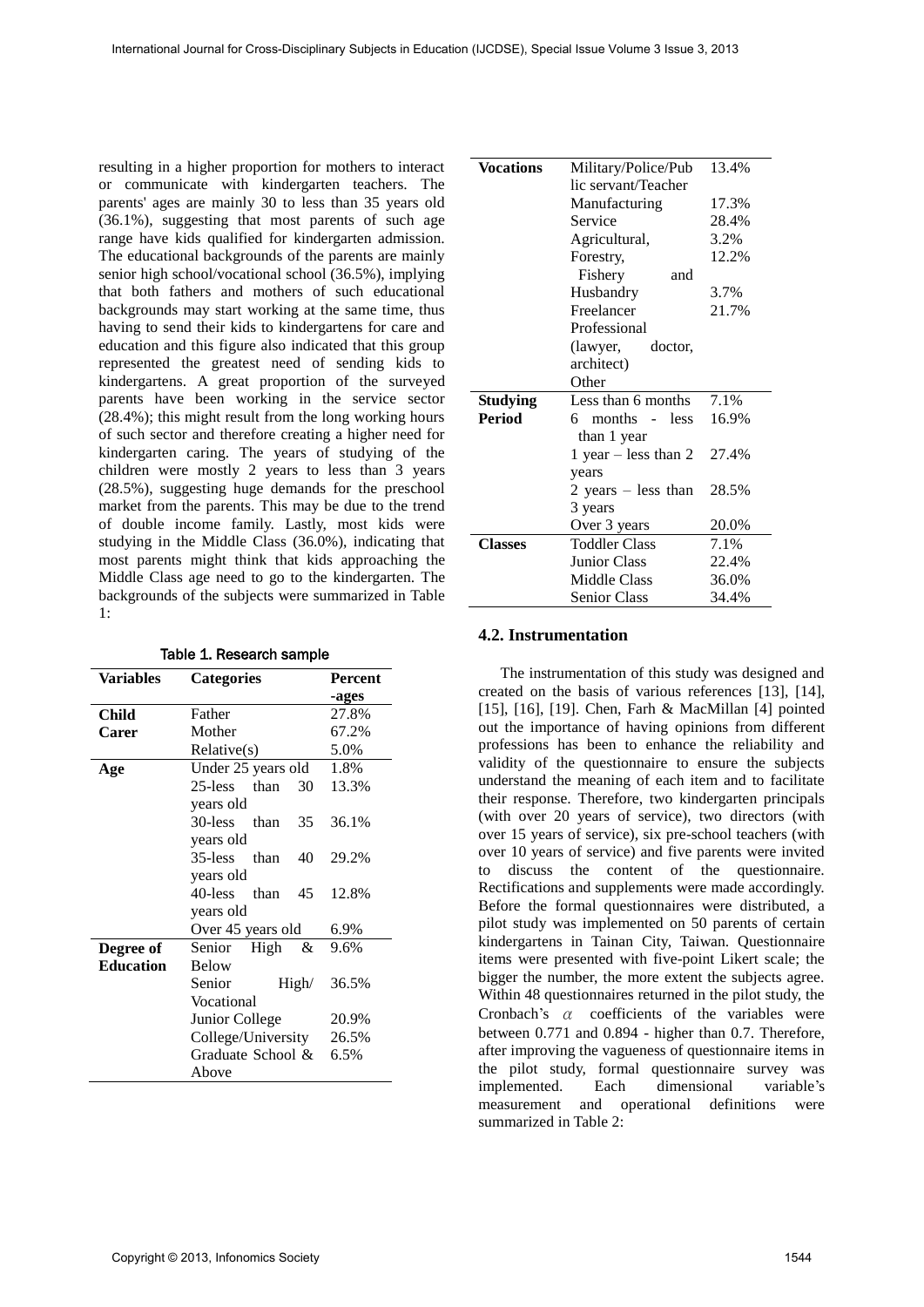| apio zi oporational aomintono or oaom almo |                      |                     |  |  |  |
|--------------------------------------------|----------------------|---------------------|--|--|--|
| Dimensions                                 | Conceptual           | Operational         |  |  |  |
|                                            | Definition           | Definition          |  |  |  |
| External                                   | Marketing            | 1. Course features  |  |  |  |
| Marketing                                  | programs targeted    | 2. Event Planning   |  |  |  |
|                                            | at external          | 3. Price Incentive  |  |  |  |
|                                            | customers by the     | 4.School            |  |  |  |
|                                            | kindergartens to     | Performance         |  |  |  |
|                                            | attract enrollment   | 5.Staff Dedication  |  |  |  |
| Service Value                              | Parents' evaluation  | 1. Fast Service     |  |  |  |
|                                            | of the kindergarten  | 2. Price Evaluation |  |  |  |
|                                            | after comparison of  | 3.Ample             |  |  |  |
|                                            | total perceptions of | Resources           |  |  |  |
|                                            | acquisition and      | 4. Satisfying       |  |  |  |
|                                            | pay-out.             | Service             |  |  |  |
|                                            |                      | 5.Value             |  |  |  |
|                                            |                      | Recognition         |  |  |  |
| Relationship                               | Kindergarten         | 1. Parent-Teacher   |  |  |  |
| <b>B</b> ond                               | maintains the        | Communication       |  |  |  |
|                                            | relationship with    | 2.Experience        |  |  |  |
|                                            | parents through      | Sharing             |  |  |  |
|                                            | social, structural   | 3. Parent-Teacher   |  |  |  |
|                                            | and functional       | Friendship          |  |  |  |
|                                            | bonds.               | 4.Reasonable        |  |  |  |
|                                            |                      | Tuition             |  |  |  |
|                                            |                      | 5.Information       |  |  |  |
|                                            |                      | Provision           |  |  |  |

Table 2. Operational definitions of each dimension

#### **4.3. Formal collection of questionnaires**

 In order to reflect the realistic situation of kindergartens, pre-tests were conducted and reliability analysis was executed before the distribution of formal questionnaires. Research data were collected through questionnaire surveys. Phone calls were made to the concerning kindergarten principals, explaining the purpose of the study and asking for help distributing the questionnaire. Questionnaire copies were distributed after consents were obtained by these principals. The total number of questionnaires distributed was 485, among which 464 copies were returned. After eliminating 11 incomplete and invalid ones, 453 questionnaire copies were valid.

#### **4.4. Dimensional analysis**

The focus of this stage was to examine the scales of each dimension and to revise and question wordings without internal consistency to build up the reliability of measurement tools. Confirmatory factor analysis was then executed to ensure the questions reflect the dimensionalities of the three dimensions investigated in this study. The reliability of each variable as well as the results of dimensionality examinations are as follows:

**4.4.1. External marketing.** After factor analysis and based upon the factor loadings of the factor matrix and taking the question item's meaning of the factor into consideration, the dimension of external marketing of this study was divided into five items: 1. course features, 2. event planning, 3. price incentive, 4. school performance and 5. staff dedication. The Cronbach's  $\alpha$  value of external marketing was 0.837 after internal consistency test, while the  $\alpha$  value with each item deleted was above 0.780 – exhibiting high internal consistency. Therefore, the reliability is highly ensured.

**4.4.2. Relationship bonds.** Likewise, after factor analysis and based upon the factor loadings of the factor matrix, and taking the question item's meaning of the factor into consideration, the dimension of relationship bonds of this study was divided into five items: 1. parent-teacher communication, 2. experience sharing, 3. parent-teacher friendship, 4. reasonable tuition and 5. information provision. The Cronbach's  $\alpha$  value of relationship bonds was 0.881 after internal consistency test, while the  $\alpha$  value with each item deleted was above 0.844 – representing high internal consistency. Consequently, the reliability is highly guaranteed.

**4.4.3. Service value.** After factor analysis and based upon the factor loadings of the factor matrix, and taking the question item's meaning of the factor into consideration, the dimension of service value of this study was divided into five items: 1. fast service, 2. price evaluation, 3. ample resources, 4. satisfying service and 5. value recognition. The Cronbach's  $\alpha$ value of relationship bonds was 0.871 after internal consistency test, while the  $\alpha$  value with each item deleted was above 0.835 – demonstrating high internal consistency. Accordingly, the reliability is highly assured.

### **4.5. Validity and Reliability Analysis**

Huang and Lin [7] noted that content validity means the content of questionnaire has possessed extreme representation, i.e. including items of measured dimensions. If the content is based on theories and literature, referring to similar contents by previous scholars and discussed with academic or practical experts, it can be regarded of great content validity. This study collected data through structural questionnaires while the measurement items of the questionnaire were based upon relevant literature, and were discussed and revised by pre-school teachers and academic experts with over 10 years of service. Thus, the instrumentation which this study adopted met the requirement of content validity. To verify the construct validity, the principal component analysis and Direct Oblimin of factor analysis were used and research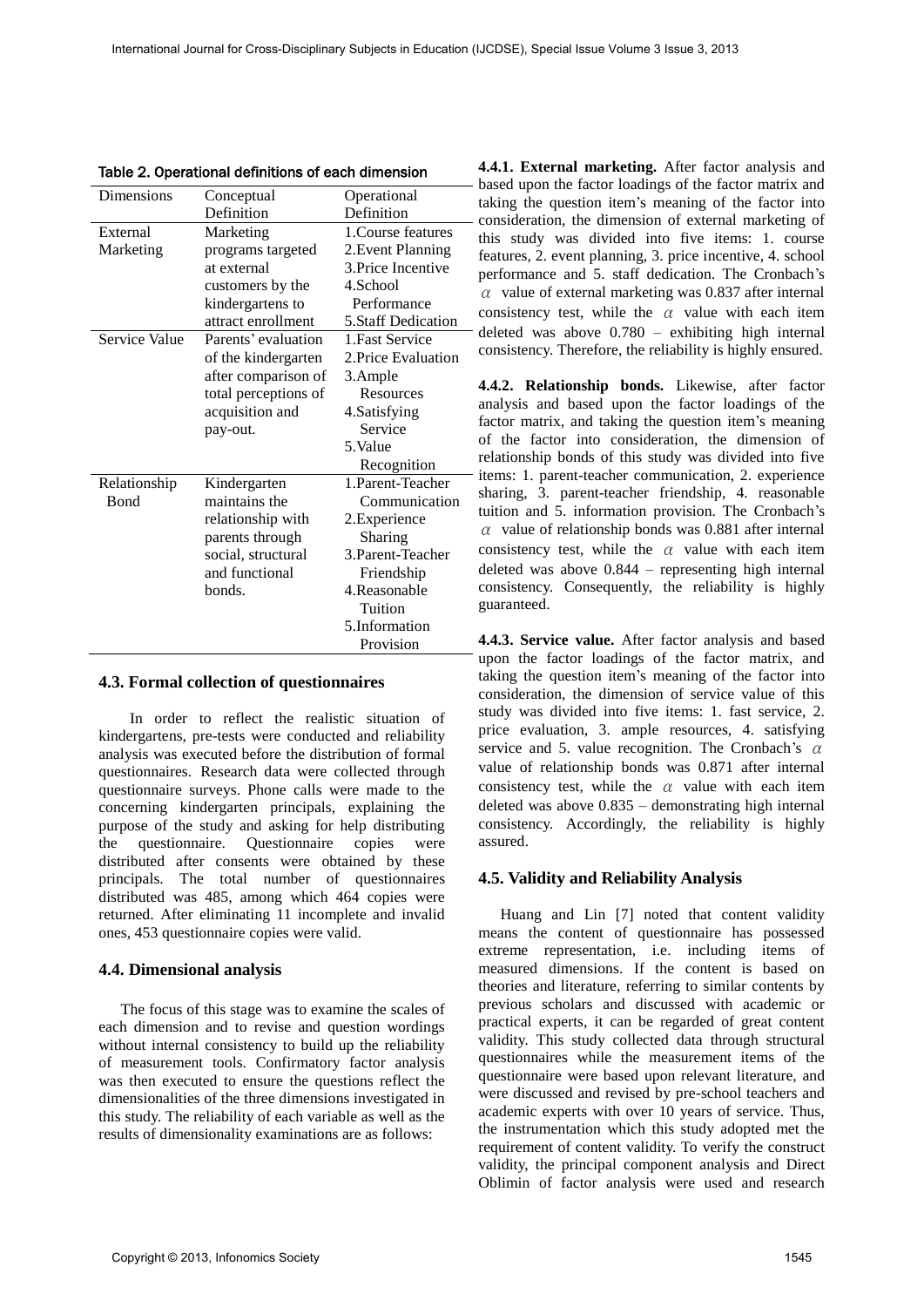variables with eigenvalues more than 1 were remained while factors with common factor coefficients (degree of validity) greater than 0.5 were extracted according to Kaiser's rule. The correlation coefficients of individual item and total scores were taken, and measurement items without significant relations were eliminated. The result showed that the correlation coefficients of each measurement variable and total scores were at least above 0.5, indicating the measurement variables of this study all conformed to the construct validity test.

Huang & Lin [7] also pointed out that reliability refers to the consistency of results measured repeatedly against the same or similar population. Generally, Cronbach's  $\alpha$  value is most frequently used to measure the consistency of each item under the same construct. Furthermore, Wortzel [18] believed that any  $\alpha$  value between 0.70 and 0.98 is considered of high reliability, whereas those below 0.35 should be excluded. The reliability values of each dimension measured in this study were 0.837, 0.871 and 0.881 respectively – all above 0.80. As a result, it well proved the excellent reliability of the questionnaires of this study.

# **5. Results**

## **5.1. External marketing and relationship bonds**

 The results showed that every dimension of external marketing has positive correlation with relationship bonds. Model 1 of Table 3 sees the following regression coefficients: 1. Course Features (0.738, *p*<0.001); 2. Event Planning (0.460, *p*<0.01); 3. Price Incentive (0.514, *p*<0.001); 4. School Performance (0.424,  $p<0.05$ ), and (5) Staff Dedication  $(2.157, p<0.001)$ . It can be resolved that when parents perceive more about the kindergarten's external marketing behavior, the closer their relationship bonds become. Therefore, H1: "kindergartens' external marketing will have positive significance on their relationship bonds with parents" was verified.

## **5.2. External marketing and service value**

The results demonstrated positive correlations between each item of external marketing and service value and Model 2 in Table 3 presents the following regression coefficients: 1. Course Features (0.717, p<0.001); 2. Event Planning (0.410, p<0.01); 3. Price Incentive  $(0.725, p<0.001)$ ; 4. School Performance (0.945, p<0.001), and 5. Staff Dedication (1.649, p<0.001). It can be concluded that the external marketing does have positive significance on the parents' perceptions of service value. Thus, H2: "kindergartens' external marketing would have positive significance on parents' perceptions towards service value" was confirmed.

## **5.3. Relationship bonds and service value**

The results showed that each item of relationship bonds has positive correlation with service value and Model 3 of Table 3 shows the following regression coefficient: 1. Parent-Teacher Communication (0.682, *p*<0.001); 2. Experience Sharing (0.264, *p*>0.05); 3. Parent-Teacher Friendship (0.716, *p*<0.001); 4. Reasonable Tuition (1.377, *p*<0.001), and 5. Information Provision  $(0.855, p<0.001)$ . From the above regression coefficients, parent-teacher experience sharing does not have vital impact on service value. This may be because parents may regard child-raising experiences as daily conversation, therefore not affecting parents' evaluation toward the kindergarten. Other items suggest that the relationship bonds between the kindergartens and parents have positive significance on the perception of service value. Thus, H3: "the relationship bonds between kindergartens and parents would have positive significance on the perception of service value" was certified.

Table 3. Summary of regression analysis for external marketing, relationship bonds and service value (n  $453$ 

| = 403)                                            |                                  |            |            |                |  |  |  |
|---------------------------------------------------|----------------------------------|------------|------------|----------------|--|--|--|
| Variables                                         | Model 1                          | Model 2    | Model 3    | Model 4        |  |  |  |
| <b>Qependent</b>                                  | Relationship                     | Service    | Service    | Service        |  |  |  |
|                                                   | Bonds                            | Value      | Value      | Value          |  |  |  |
| Independent                                       |                                  |            |            |                |  |  |  |
| Course Feature                                    | $0.738***$                       | $0.717***$ |            | $0.334*$       |  |  |  |
| <b>Event Planning</b>                             | $0.460**$                        | $0.410**$  |            | 0.204          |  |  |  |
| Price Incentive                                   | $0.514***$                       | $0.725***$ |            | $0.429***$     |  |  |  |
| School Performance 0.424*                         |                                  | $0.945***$ |            | $0.719***$     |  |  |  |
| <b>Staff Dedication</b>                           | $2.157***$                       | $1.649***$ |            | $0.481***$     |  |  |  |
| $0.682***$<br><b>Parent-Teacher Communication</b> |                                  |            |            | $0.477***$     |  |  |  |
| <b>Experience Sharing</b><br>0.264                |                                  |            |            | 0.045          |  |  |  |
| $0.716***$<br>Parent-Teacher Friendship           |                                  |            |            | $0.576***$     |  |  |  |
| $1.377***$<br><b>Reasonable Tuition</b>           |                                  |            |            | $0.961***$     |  |  |  |
| <b>Information Provision</b>                      |                                  |            | $0.855***$ | $0.316*$       |  |  |  |
| $R^2$                                             | 0.618                            | 0.676      | 0.705      | 0.786          |  |  |  |
| Adjusted $R^2$                                    | 0.614                            | 0.673      | 0.702      | 0.781          |  |  |  |
| F Value                                           | $142.967***183.776***210.233***$ |            |            | ***<br>158.601 |  |  |  |

\* *p<*0.05, \*\* *p*<0.01, \*\*\* *p*<0.001

# **5.4. Mediation effect analysis of relationship bonds**

As Baron and Kenny [1] suggested, hierarchical regression analysis was used to verify mediation: Firstly, independent variable (external marketing) and mediation variable (relationship bonds) respectively displays noticeable correlation (Model 2 and 3 in Table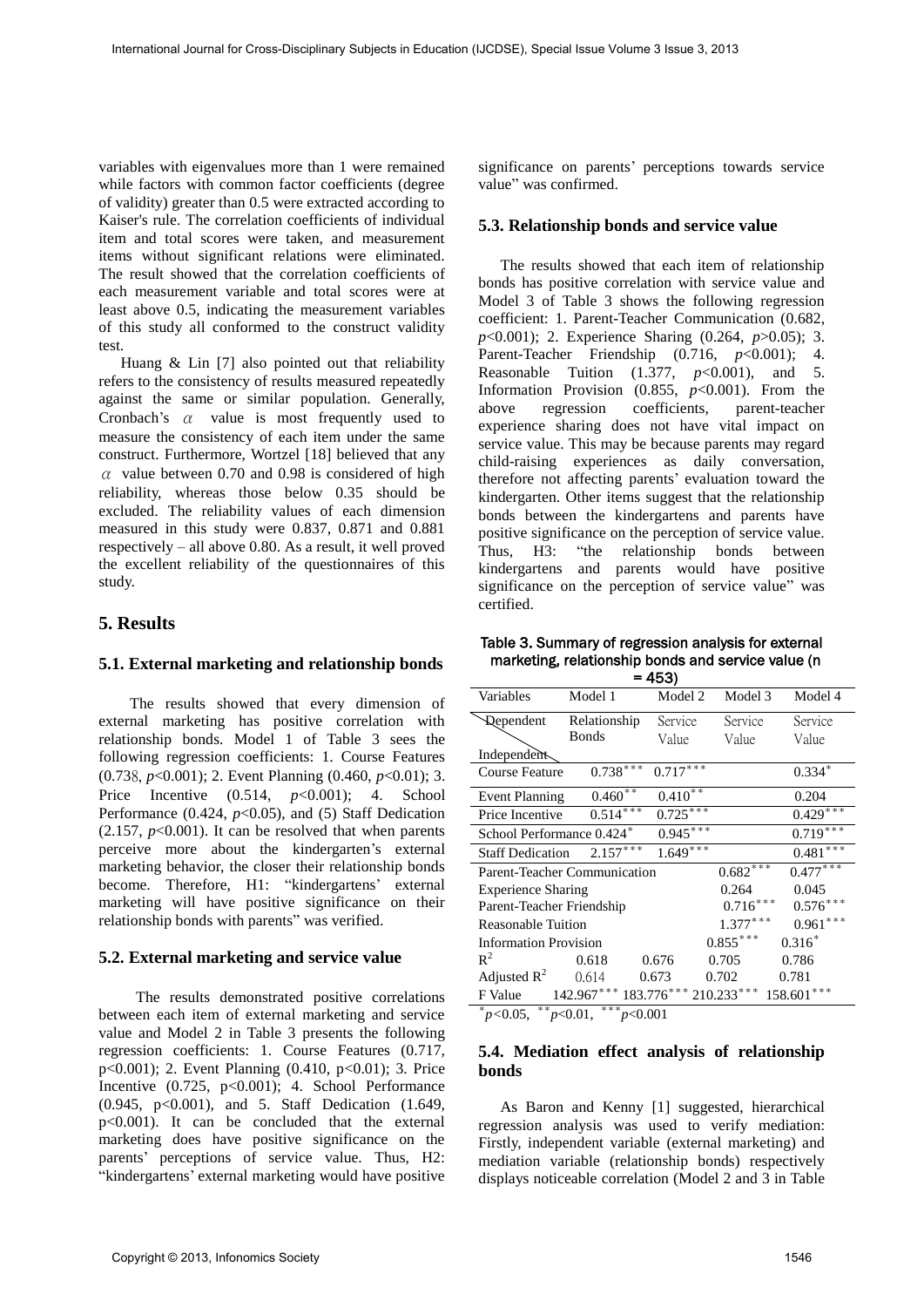3) with the dependent variable (service value). Independent variable (external marketing) and mediation variable (relationship bonds) also present remarkable correlation (Model 1 in Table 3). Finally, after placing the independent and mediation variables simultaneously, the relationship of the independent variable and dependent variable should be weaker than without mediation variable. With the mediation variable being controlled, if the influence of independent variable toward dependent variable disappears, there will be total mediation. If the independent variable has less influence on the dependent variable than without the mediation variable yet still presents great significance, then it is called partial mediation. Model 4 (Table 3) shows that the values of regression coefficient  $\beta$  of external marketing against service value respectively decline from 0.717 to 0.334, from 0.410 to 0.204, from 0.725 to 0.429, from 0.945 to 0.719 and from 1.649 to 0.481, which demonstrated partial mediation. This means remarkable partial mediation exists between the relationship bonds of external marketing and service value. Thus, H4: "relationship bonds would have significant mediation effect on external marketing and service value" was validated.

# **6. Conclusions**

## **6.1. External marketing's impacts on relationship bonds**

According to hypothesis 1 (H1) of this study, the result indicated that when parents perceived more about the kindergarten's external marketing behavior, the closer their relationships bonds became. Therefore, if a kindergarten would offer differentiated course features, favorable price incentive and outstanding school performance, it would receive higher appreciation and recognition from parents. Furthermore, when parents are satisfied about the tuition and learning outcomes, pleasant parent-teacher communication, delightful parent-teacher friendship and timely provision of pre-school information would help strengthen the relationship bonds between parents and the kindergartens.

## **6.2. External marketing's impacts on service value**

Following hypothesis 2 (H2) of this study, the result revealed that when parents perceive more about the kindergartens' external marketing, they will appreciate more about the kindergartens' service value, suggesting that when parents present more support and recognition about the course features, tuition, school performance and teaching quality, their recognition of service value

will increase.

# **6.3. Relationship bonds' impacts on service value**

Based on hypothesis 3 (H3) of this study, the result showed that the closer parents bond with the kindergartens, the higher the perceptions of service value they will conceive. This means if kindergartens can keep pleasant interactions with parents through social, structural and functional bonds, parents' satisfaction will increase, thus further promote their perception of service value.

## **6.4. Mediation effect analysis for Relationship bonds**

This study verified the mediation effect for relationship bonds with hierarchical regression according to Baron and Kenny's suggestion [1]. The results demonstrated that there are partial mediation effects between external marketing and service value in parents' relationship bonds, suggesting that the higher the parents recognize the external marketing of the kindergartens, the closer they become. This may influence parents' trust and satisfaction toward the kindergarten as well as their willingness to keep their kids staying in the same kindergarten. Therefore, the parent-teacher relationship should be based on mutual benefits. In order to earn parents' trust and thus attract admission, kindergartens should take it seriously to intensify and enhance the relationship bonds with parents. On top of offering reasonable tuitions which the parents recognize, kindergartens also need to improve the course features, school performances, teaching quality as well as actively response to parents' needs, provide relevant resources and information, facilitate parent-teacher communication and parent-teacher friendship to raise parents' satisfactions, thus reinforcing the relationship bonds between kindergarten and parents to create a win-win situation for families and kindergartens.

The recent tendency of ever-decreasing birth rate has significantly impacted the admission of kindergartens. Under such challenging circumstance, issues concerning relationship bonds between kindergartens and parents would be worth investigating. With the pervasive trend of low fertility around the world, apart from being persistent in creating quality learning environment and dedication to school performance to improve service value so as to effectively enhance the operational efficiency and admission rate, kindergarten operators also need to earn parents' trust and recognition in the kindergarten's service value to create niche of their own. Hence, the bonds between kindergartens and parents play a more important role. In other words, in the ferociously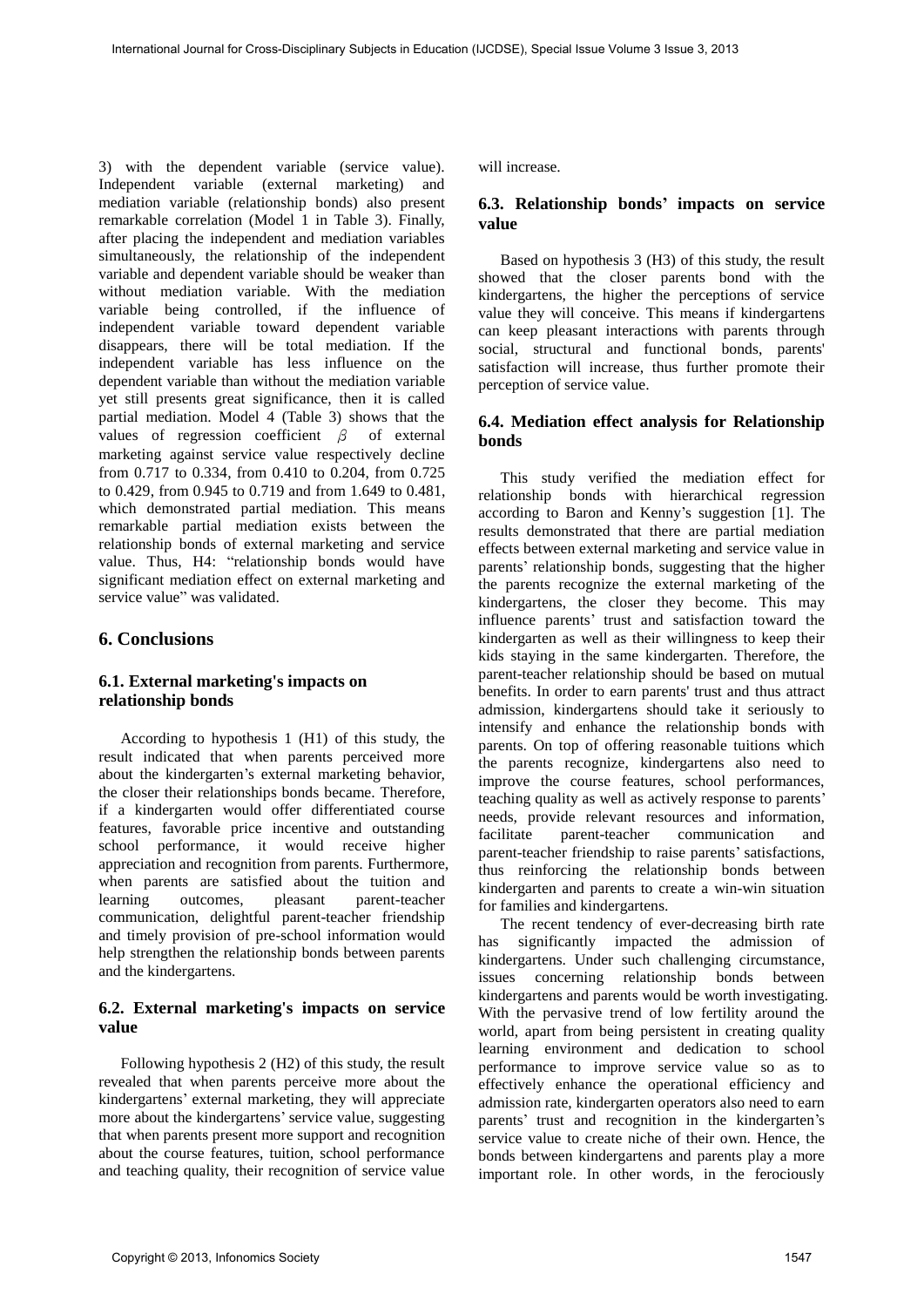competed preschool market, to earn the parents' recognition in service value through external marketing strategies may be the fundamental factor for kindergarten managers to maintain the kindergarten's competitive edge. This should be a vital issue for the operators to contemplate. Meanwhile, the conclusions of this study provided certain implications for preschool practices – the relationship bonds between parents and kindergartens did produce mediation effects toward external marketing and service value. Moreover, the study's analysis on the kindergartens' external marketing, relationship bonds and service value also contributed to kindergarten operators' awareness of such issues and helped them to emphasize more on relevant issues of relationship bonds with parents, through which providing the kindergarten operators with valuable insights for practical interactions with parents.

# **7. Suggestions**

### **7.1. Treating Parents and kids as educational customers.**

According to the results of this study, parents found rooms for improvement in some aspects of the external marketing among those kindergartens surveyed, such as activity planning and price incentives. Therefore, the kindergartens should start regarding the parents and kids as their educational customers and strive to create excellent learning environments and to provide quality teaching for the kids. Moreover, kindergartens should educate their staff and make them fully implement the operational philosophy of "treating parents and kids as customers" so as to reinforce the parents' engagement toward the kindergarten and achieve the goals of satisfying parents' needs and mutual development for both the parents and teachers.

### **7.2. Emphasizing on service value to strengthen the relationship with parents**

According to Yu, Liu and Huang [17], parents are external customers of kindergartens; therefore, kindergartens should value parents and establish strong relationship with them, regardless of their social or economical status. After all, the cost for discovering a new customer is higher than that of retaining the old ones. As a result, placing importance on service value and reinforcing the relationship with parents are vital for kindergartens to gain satisfactions and supports from parents.

### **7.3. Actively establishing good relationship bonds with parents**

It is suggested that the kindergartens facilitate

parent-teacher interactions through workshops, parent-child sports games, learning outcome presentations, curriculum illustration meetings, seasonal celebration activities, frequent telephone interviews, regular visits, provision of preschool-related publications and establishing network system and parent database linking. In such way, the relationship bonds between parents and kindergartens will grow stronger gradually.

# **8. References**

[1] R. M. Baron, and D. A. Kenny, "The Moderator-mediator Distinction in Social Psychological Research: Conceptual, Strategic, and Statistical Considerations" *Journal of Personality & Social Psychology, 51*, [American](http://www.apa.org/about/contact/copyright/index.aspx)  [Psychological Association,](http://www.apa.org/about/contact/copyright/index.aspx) Washington DC, 1986, pp. 1173-1182.

[2] R.J. Brodie, James R.M. Whittome, and G.J. Brush, "Investigating the Services Brand: A Customer value perspective", *Journal of Business Research, 62 (*3), 2009, pp. 345-355.

[3] J.J. Cronin, M.K. Brady, and G.T. Hult, "Assessing the Effects of Quality, Value and Customer Satisfaction on Consumer Behavioral Intention Service Environment", *Journal of Retailing. 76***,** Elsevier, New York, 2000, pp. 193-218.

[4] M.J. Chen, J.L. Farh, and I.C. MacMillan, "An Exploration of the Expertness of Outside Informants", *Academy of Management Journal, 36*(6), Academy of Management, New York, 1993, pp. 1614-1632.

[5] S.L. Han, *Antecedents of Buyer-seller Long-term Relationships: An Exploratory Model of Structural Bonding and Social Bonding.* (working paper No. 6, 1992), University Park, PA, Institute for the Study of Business Markets, Pennsylvania State University, 1992.

[6] M. J. Hsu, "An Exploration on Kindergartens' Marketing Strategies", *New horizon bimonthly for teachers in Taipei, 146*, Taipei City Teachers' In-Service Education Center, Taipei, 2007, pp. 21-25.

[7] Huang, J.I., and Z.Y. Lin, *SAS Analysis and Examples*, Hwa-Tai Publishing Co., Taipei, 1994.

[8] Huang, J.I., *Marketing / Xing xiao xue de shi jie*, Tian xia yuan jian, Taipei, 2001.

[9] Y.L. Huang, "Primary Analysis of Suitable Practices of School Marketing Strategies' for Junior and Elementary School", *Journal of Educational Resources and Research, 45*, National Academy for Educational Research, Taipei, 2002, pp. 112-119.

[10] S.M. Huang, and T.K. Yu, "A Study on Relationship Bonding and Future Relationship Interaction – The Mediation of Relationship Quality", *Journal of Management & Systems, 13 (3)*, Institute of Business and Management, NCTU, Taipei,